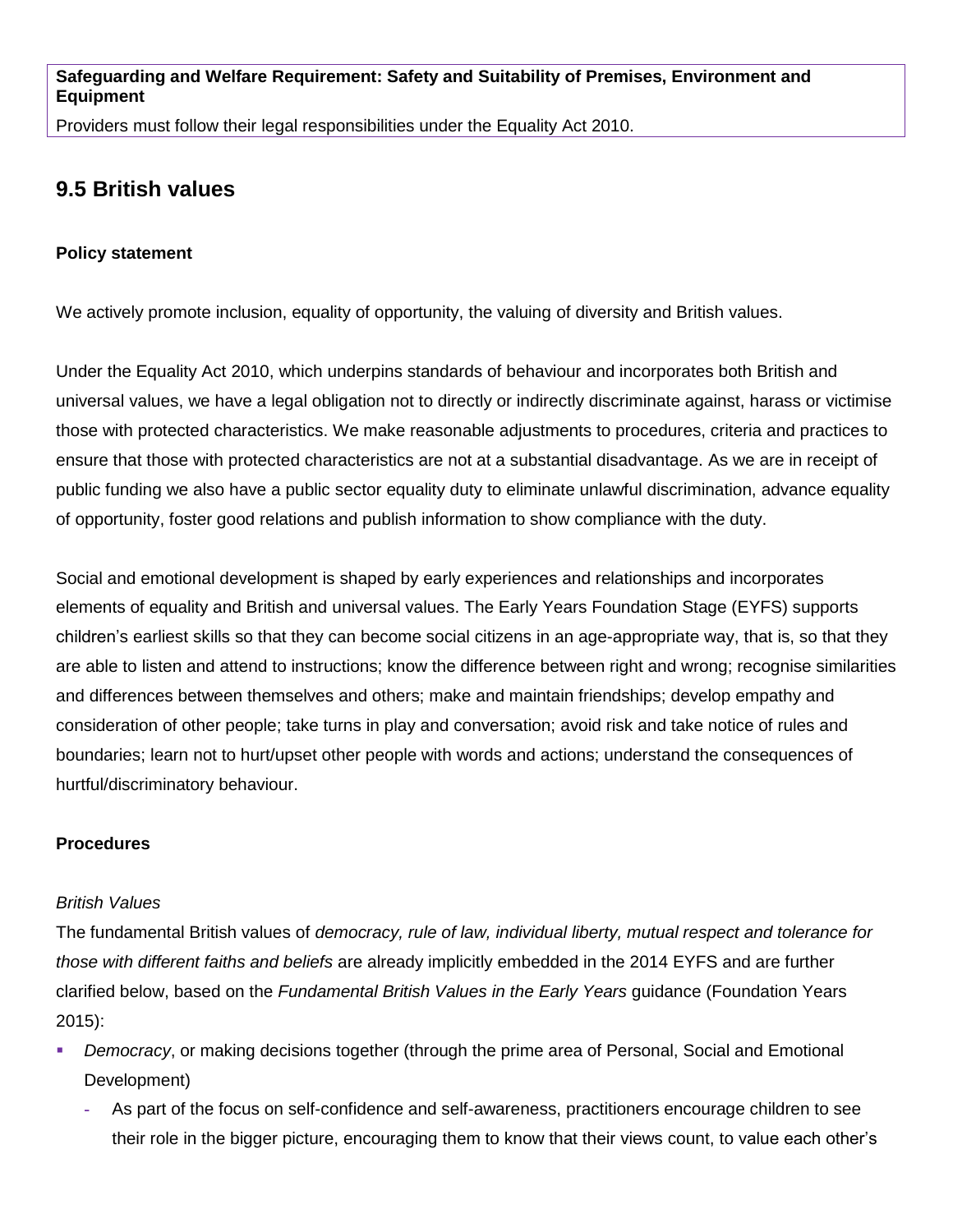views and values, and talk about their feelings, for example, recognising when they do or do not need help.

- **-** Practitioners support the decisions that children make and provide activities that involve turn-taking, sharing and collaboration. Children are given opportunities to develop enquiring minds in an atmosphere where questions are valued.
- *Rule of law*, or understanding that rules matter (through the prime area of Personal, Social and Emotional Development)
	- **-** Practitioners ensure that children understand their own and others' behaviour and its consequence.
	- **-** Practitioners collaborate with children to create rules and the codes of behaviour, for example, the rules about tidying up, and ensure that all children understand rules apply to everyone.
- *Individual liberty***, or** freedom for all (through the prime areas of Personal, Social and Emotional Development, and Understanding the World)
	- **-** Children should develop a positive sense of themselves. Staff provide opportunities for children to develop their self-knowledge, self-esteem and increase their confidence in their own abilities, for example through allowing children to take risks on an obstacle course, mixing colours, talking about their experiences and learning.
	- **-** Practitioners encourage a range of experiences that allow children to explore the language of feelings and responsibility, reflect on their differences and understand we are free to have different opinions, for example discussing in a small group what they feel about transferring into Reception Class.
- *Mutual respect and tolerance*, or treating others as you want to be treated (through the prime areas of Personal, Social and Emotional Development, and Understanding the World)
	- **-** Practitioners create an ethos of inclusivity and tolerance where views, faiths, cultures and races are valued and children are engaged with the wider community.
	- **-** Children should acquire tolerance, appreciation and respect for their own and other cultures; know about similarities and differences between themselves and others, and among families, faiths, communities, cultures and traditions.
	- **-** Practitioners encourage and explain the importance of tolerant behaviours, such as sharing and respecting other's opinions.
	- **-** Practitioners promote diverse attitudes and challenge stereotypes, for example, sharing stories that reflect and value the diversity of children's experiences and providing resources and activities that challenge gender, cultural or racial stereotyping.
- *In our setting it is not acceptable to:*
	- **-** actively promote intolerance of other faiths, cultures and races
	- **-** fail to challenge gender stereotypes and routinely segregate girls and boys
	- **-** isolate children from their wider community
	- **-** fail to challenge behaviours (whether of staff, children or parents) that are not in line with the fundamental British values of democracy, rule of law, individual liberty, mutual respect and tolerance for those with different faiths and beliefs